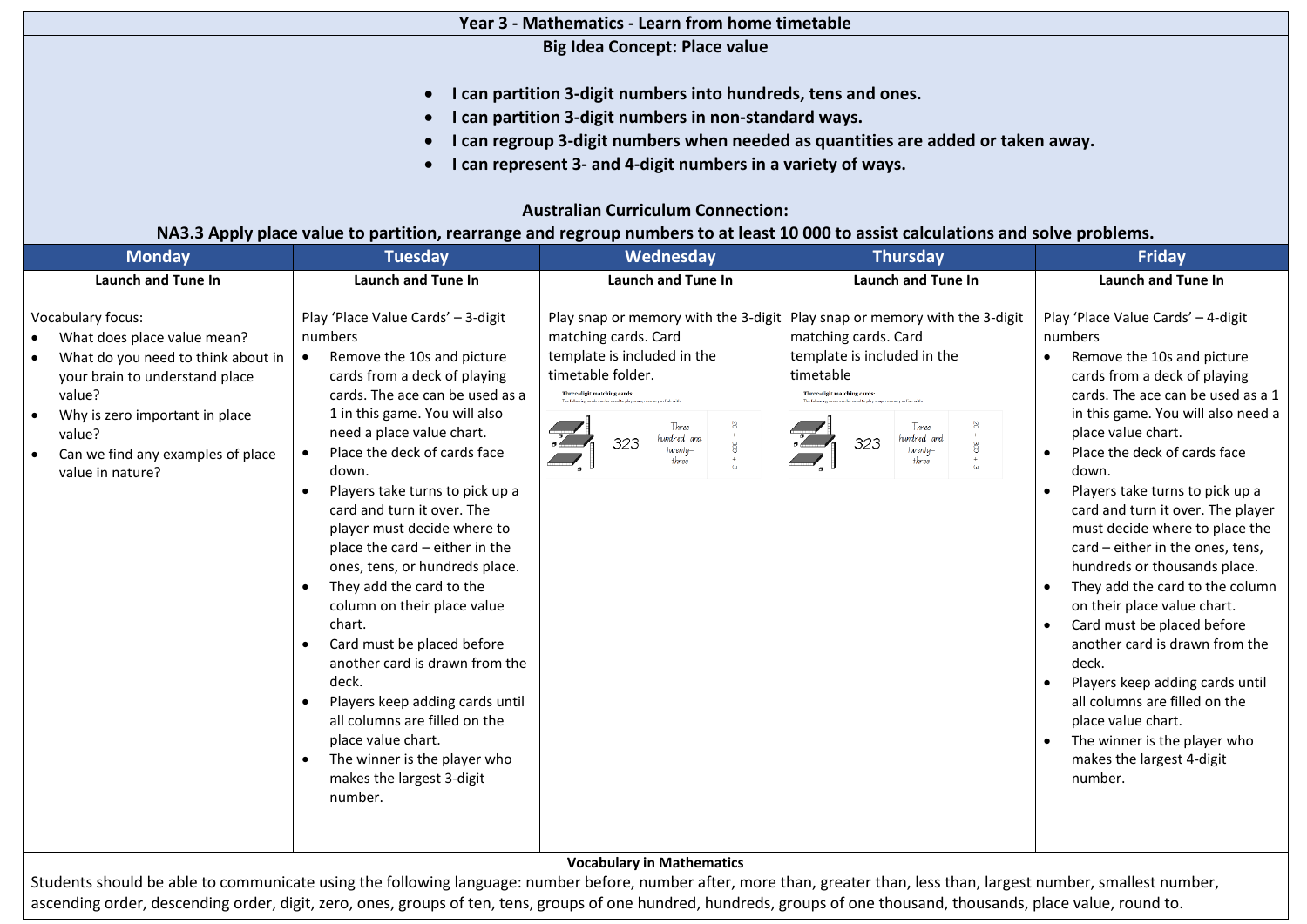#### **Conceptual Development**

Revise use of the Place Value chart to partition numbers into hundreds, tens and ones starting with 3-digit numbers. Resources:

- Place Value chart Thousands
- Calculator
- Whiteboard/notebook

### Pre-cut

- Tiny ones, tens and hundreds
- Digits 0-9

• Place Value arrows Adult:

• writes a three-digit number e.g. 189

Student:

- **1. Represents** the number using tiny hundreds, tens and ones frames on the place value chart
- **2. Places** digit card to show how many hundreds, tens and ones above the columns
- **3. Places** the matching place value arrow beneath the chart



*4.* Ask: *If we added 1 more to this number, which number would change?* 

Student:

**5. Adds** a tiny ones frame with one dot to the nine dots **Swaps** the 9 and 1 for a ten frame and moves to the tens column

**Conceptual Development** Revise use of the Place Value chart to partition 3-digit numbers into hundreds, tens and ones and zero as a place holder.

Resources: as for previous lesson Adult:

writes a three-digit number e.g. 327

## **Student:**

- **1. Represents** the number using tiny hundreds, tens and ones. **Writes** how many hundreds,
- tens and ones on whiteboard. **2.** Say: *Represent the number in as*



*3.* Ask: *What if we take the two tens away?* Represent this number using the tiny hundreds, tens and ones. How would we write this number? Use the place value arrows to check the response. Ask*: Would the number have* 

*the same value if we didn't write the zero?* 



**4.** Reinforce the understanding that zero is used a place value holder. It indicates there is none of a particular quantity and 'holds' the other digits in

**Conceptual Development**

Revise use of the Place Value chart to partition 3-digit numbers into hundreds, tens and ones using nonstandard partitioning. Resources: as for previous lesson Adult:

- **1.** Give student a collection of tiny hundreds, tens and ones. Ask them to count by 10s or 100s or trade them in as necessary.
- **2.** [Start with standard partitioning] Say: *I have made a number*

*using 2 hundreds, 8 tens and 3 ones. What is my number*? Student:

Makes the number using tiny hundreds, tens and ones and place value arrows to check the answer.

Writes the number using a variety of representations.



**3.** [Move to non-standard partitioning] Say: I have made a number using 15 tens and 3 ones. What is my number? Support student in trading 10 tens for 1 hundred. Ask student to represent the number in as many ways as they can.

## **Conceptual Development**

Revise standard partitioning and regrouping of 3-digit numbers up to and over 1000.

Resources: as for previous lesson Rubber bands/paper clip to bundle tiny hundred frames. Adult:

**1.** Writes 300 on the whiteboard. Student:

Represents number using tiny hundreds on place value chart. Enter number on a calculator.



**2.** Ask student to add 100 more – *what will change?* Ask student to represent this using materials and digits. Use to constant function (+100) on calculator to check answer.



**3.** Repeat process until you reach 900. Ask: *What will happen if I add 100 more?* Write suggestions on the whiteboard. Model bundling 10 tiny hundreds to make one

#### **Conceptual Development**

Revise standard partitioning and regrouping of 4-digit numbers over 1000.

Resources: as for previous lesson Rubber bands/paper clip to bundle tiny hundred frames. Adult:

- **1.** Write a four-digit number on the board e.g. 1362**.**
- **2.** Ask students: *What does the 1 in this number mean?* Represent using a bundle of 10 hundred frames. Place on place value chart. Place the digit to show how many thousands. Find the place value arrow to represent number.



**3.** Ask: What does the 3 in this number mean? Represent using tiny frames. Find the digit and place value arrow**.** 



**4.** Repeat with the final two digits**.**

> $1362$  $1000 + 300 + 60 + 3$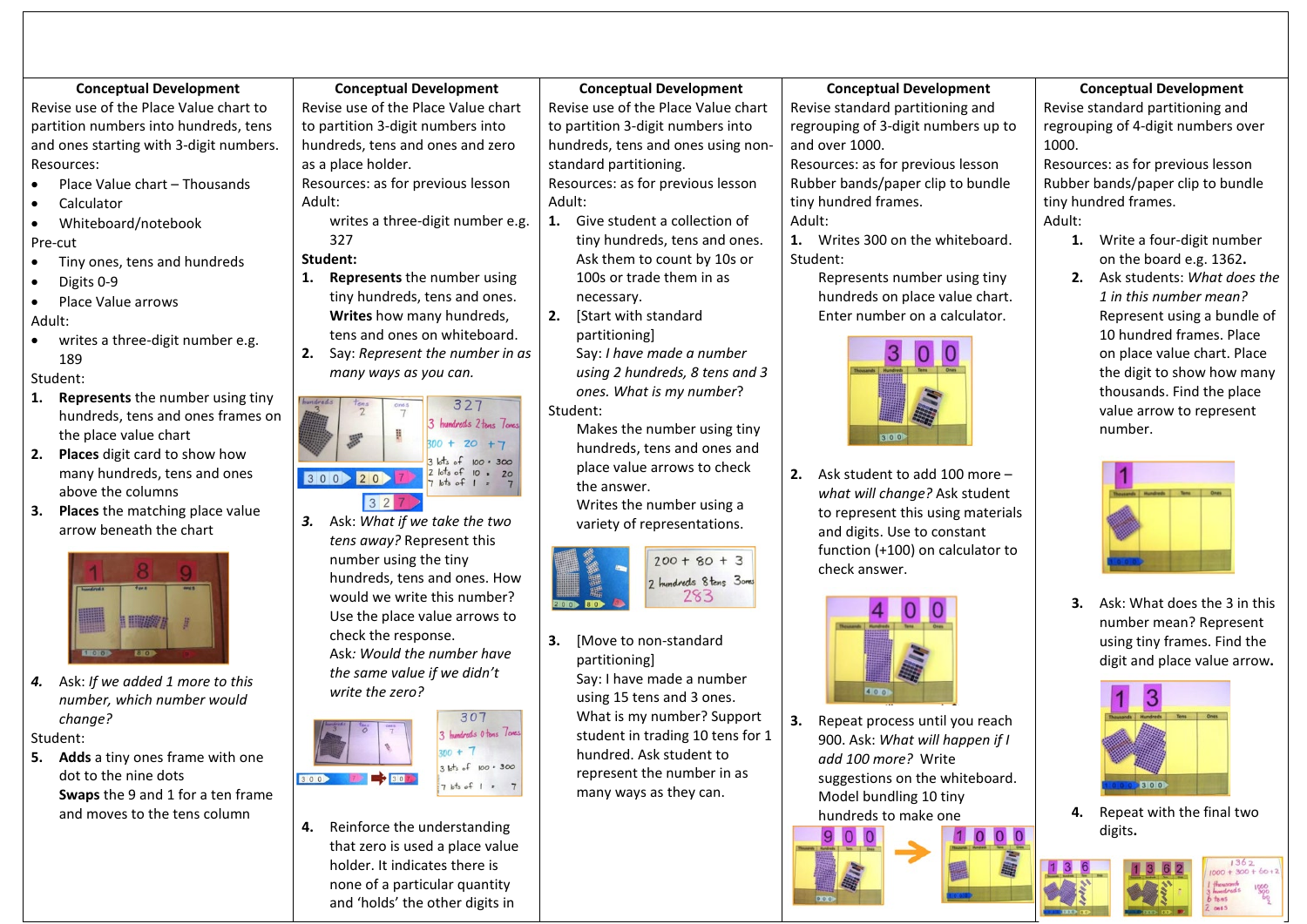| Changes the digits and place value<br>arrows to match<br>$\overline{0}$<br>Write the number story on a<br>6.<br>whiteboard/post it. Check the<br>answer with a calculator.<br>C<br>$=$<br>7. Ask: If we added 10 to the number,<br>which number would change?<br>Student:<br>Adds a tiny ten frame to the tens<br>8.<br>column and counts how many.<br>Swaps ten of the tiny ten frames<br>for a hundred frame and moves to<br>the hundreds column<br>Changes the digits and place value<br>arrows to match the new number.<br>9.<br>Writes the number story on a<br>whiteboard and checks the answer<br>with a calculator<br>$190 + 10 = 200$<br>10. Continue with other 3-digit number<br>examples e.g. 389, 689 | place e.g. 27 means 2 tens and<br>7 ones but 207 means 2<br>hundreds, 0 tens and 7 ones.<br>Continue with other 3-digit<br>5.<br>number examples e.g. where<br>the number of tens is taken<br>away 438 (take away three<br>tens); 227 (take away two<br>tens); 713 (take away one ten)       | Repeat the activity using a<br>range of numbers e.g. 4 tens<br>and 15 ones; 5 hundreds and<br>12 tens.                                                                                           | thousand. Check on the<br>calculator.<br>Keep adding 100 and record<br>4.<br>responses on whiteboard,<br>checking using the constant<br>function on calculator.<br>Source E. DeVries and E. Warren | Student selects 4 digit cards<br>5.<br>and makes the number<br>using tiny frames, digits and<br>place value arrows.<br>Represent number in a<br>variety of ways on<br>whiteboard.                                                                                                                          |
|--------------------------------------------------------------------------------------------------------------------------------------------------------------------------------------------------------------------------------------------------------------------------------------------------------------------------------------------------------------------------------------------------------------------------------------------------------------------------------------------------------------------------------------------------------------------------------------------------------------------------------------------------------------------------------------------------------------------|----------------------------------------------------------------------------------------------------------------------------------------------------------------------------------------------------------------------------------------------------------------------------------------------|--------------------------------------------------------------------------------------------------------------------------------------------------------------------------------------------------|----------------------------------------------------------------------------------------------------------------------------------------------------------------------------------------------------|------------------------------------------------------------------------------------------------------------------------------------------------------------------------------------------------------------------------------------------------------------------------------------------------------------|
| Source: E DeVries, 2008                                                                                                                                                                                                                                                                                                                                                                                                                                                                                                                                                                                                                                                                                            |                                                                                                                                                                                                                                                                                              |                                                                                                                                                                                                  |                                                                                                                                                                                                    |                                                                                                                                                                                                                                                                                                            |
| <b>Learning Journal</b><br>Using the deck of playing cards with 10s<br>and picture cards removed student<br>turns over one card at a time to create<br>a 3-digit number (ace is worth 1).<br>Student places one card into each<br>column (ones, tens, hundreds) of the<br>place value chart.                                                                                                                                                                                                                                                                                                                                                                                                                       | <b>Learning Journal</b><br>Using the deck of playing cards with<br>10s and picture cards removed<br>student turns over one card at a<br>time to create a 3-digit number (ace<br>is worth 1). Student places one card<br>into each column (ones, tens,<br>hundreds) of the place value chart. | <b>Learning Journal</b><br>Materials needed:<br>Tiny ones, tens and hundreds<br>$\bullet$<br>place value chart<br>$\bullet$<br>Make the number that has 13<br>1.<br>tens and 5 ones. What is it? | <b>Learning Journal</b><br>Materials needed:<br>Tiny ones, tens and hundreds<br>$\bullet$<br>place value chart<br>$\bullet$<br>Make the number that has 18<br>1.<br>tens and 9 ones. What is it?   | <b>Learning Journal</b><br>Using the deck of playing cards with<br>10s and picture cards removed<br>student turns over one card at a time<br>to create a 4-digit number (ace is<br>worth 1). Student places one card<br>into each column (ones, tens,<br>hundreds, thousands) of the place<br>value chart. |